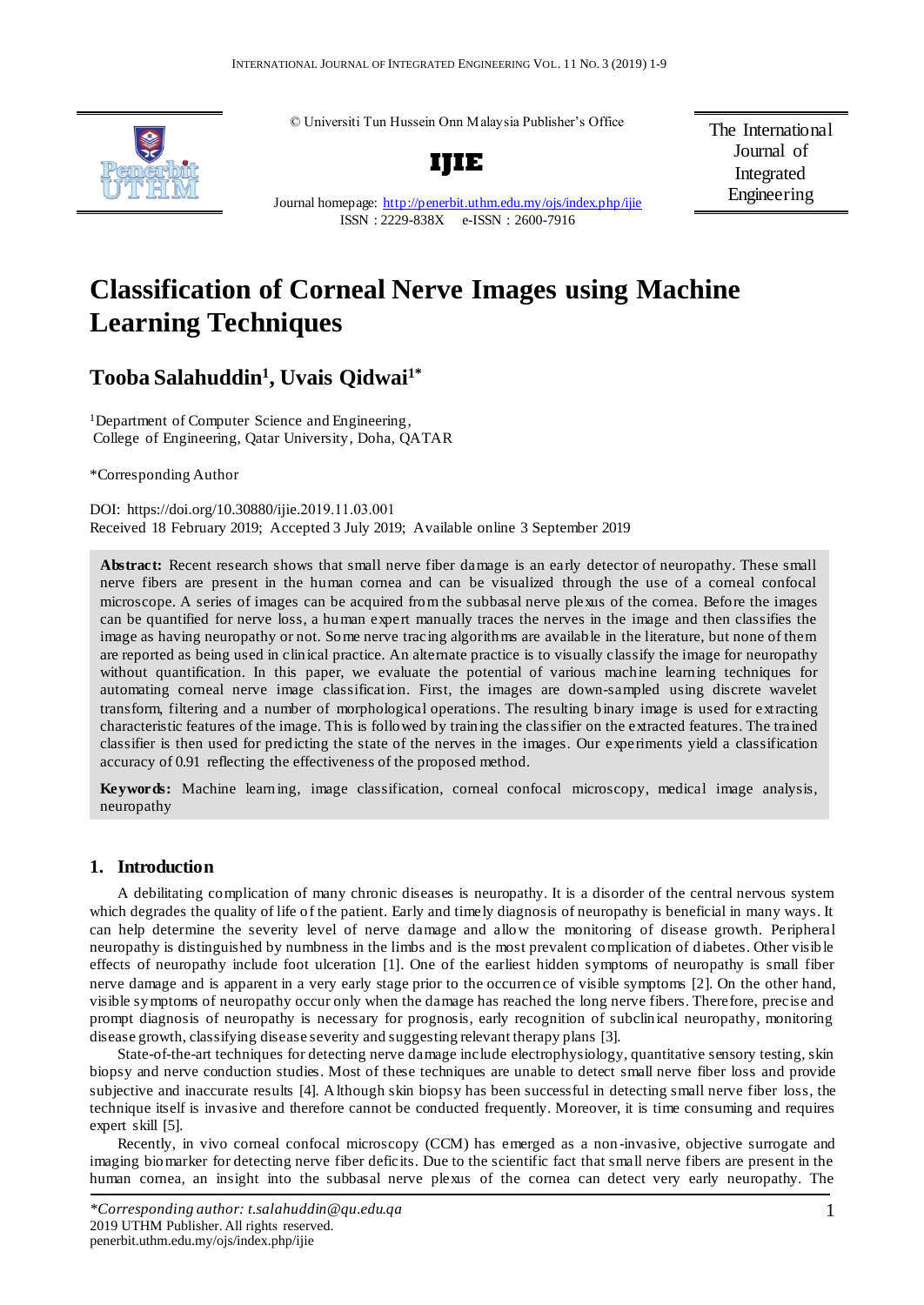transparency of the epithelium enables the laser to penetrate into the different layers of the cornea and give a clear visualization. Thus, CCM images reveal a detailed and magnified structure of the densely innervated cornea of the human eye.

Studies have demonstrated the effectiveness and reproducibility of CCM in detecting neuropathy in diabetic patients [3] and subjects with Parkinson's disease [6], Multiple Sclerosis [7], chronic migraine [8], chemotherapy induced neuropathy [9], human immunodeficiency virus [10] and acute ischemic stroke [11].

CCM provides a detailed and magnified visual representation of the corneal nerve structure. Current limitations of such a promising tool include the tedious process of manual nerve tracing by clinicians for nerve parameter quantification and classification of images to define the degree of nerve damage. Rapid, accurate and automated quantification of CCM images by exploiting image processing techniques tends to be a challenging task. Nevertheless, significant research has been conducted in this domain [12]–[17] attempting to address the challenge by employing different techniques.

To the best of our knowledge, currently there is no fully automatic system for classification of CCM images captured from the sub-basal nerve plexus of the cornea. One research group [18] has proposed the idea of neuropathy classification through convolutional neural networks, but it is a pilot study and lacks an in -depth analysis of the results.

Therefore, the primary contribution of this research is to evaluate machine learning techniques for classifying corneal nerve images, using adaptive neuro fuzzy inference system (ANFIS), support vector machines (SVM), naïve Bayes (NB), linear discriminant analysis (LDA), classification trees and k-nearest neighbours (KNN). The classifier can distinguish between the state of nerves in the corneal images as normal or abnormal. The proposed system significantly speeds up the classification process which allows for early diagnosis of neuropathy .

This paper is organized as follows. The subsequent section presents related work on CCM image segmentation and classification. This is followed by a detailed description of the proposed method including nerve segmentation along with a description of machine learning algorithms in Section III. The evaluation of the classification technique is reported in Section IV which explains the experimental setting and achieved results. Finally, Section V concludes the paper with possible future research directions.

#### **2. Related Work**

A factor hindering the advancement of CCM for neuropathy detection is the absence of precise and automated systems for image analysis and disease prediction. Precise nerve segmentation and quantification techniques are required for the establishment of reliable and consistent standards for nerve measurements. Researchers have approached nerve segmentation of CCM images using various methods. Ruggeri et al. [17] proposed a nerve recognition and tracing method based on vessel segmentation in retinal images [15]. This method starts with fixed locations for seed point extraction and tracks nerve pixels by expanding the region of interest. Conflicts at nerve intersections are rectified by using a technique called bubble analysis which identifies nerve pixels by going through concentric circles from the center point. Then, fuzzy k-means clustering is applied to classify pixels as nerve or nonnerve. The proposed algorithm was evaluated on 12 CCM images captured from a sit-lamp CCM. The algorithm showed a tendency for increased false positives, possibly due to the existence of other structures in the background. The segmentation time per image was 4 – 5 minutes. The same algorithm was modified by Scarpa et al. [16] to include the use of Gabor filters before nerve tracking. A further enhancement of the algorithm was performed by Poletti and Ruggeri [14], by allowing multiple orientations of the lines for seed points extraction. The algorithm was tested on 30 corneal nerve images and the segmentation time was reduced to 25 seconds per image.

Dabbah et al. [19] developed a dual model algorithm for nerve segmentation by applying Gabor and Gaussian filters. A comparative analysis of the proposed algorithm with another previously reported method for detecting asbestos fibers [20] showed improved performance for the dual model approach. Later, the method was modified with multiscale enhancement in [21], and pixel classification was approached through neural networks and random forest classifiers. In another study [22], classification was performed using SVM. Al-Fahdawi et al. [12] approached nerve segmentation through morphological operations. They applied coherence and Gaussian filters for contrast enhancement followed by dilation and erosion operations for noise reduction. Canny edge detection is employed for detecting nerve edges. The algorithm required about 7 seconds per image and was tested on approximately 1500 images.

Colonna et al. [18] introduced the idea of using U-net for nerve segmentation. U-net is a convolutional neural network originally designed for segmentation of biomedical images [23]. During the preprocessing stage, 10 pixels from each side of the image were removed and then the image was resized to the input size required by U-Net using a bicubic transformation. The training was performed on 8909 images obtained from diabetic and healthy subjects. 30% of this dataset was used for validation only. The maximum training epochs of the network was set to 6 epochs. Due to the lack of manual tracings for the training images, they created segmented images by applying a previously proposed algorithm for segmentation [24] and used it as ground truth for comparison. The performance of the trained model was tested on 30 test images and compared against manual tracings by an observer. In order to allow for slight shifts in the nerve position, a tolerance of 3 pixels was allowed. Results revealed a sensitivity of 97% and a false detection rate of 18%. However, since the number of test images is so small, the ability of the model to generalize cannot be determined.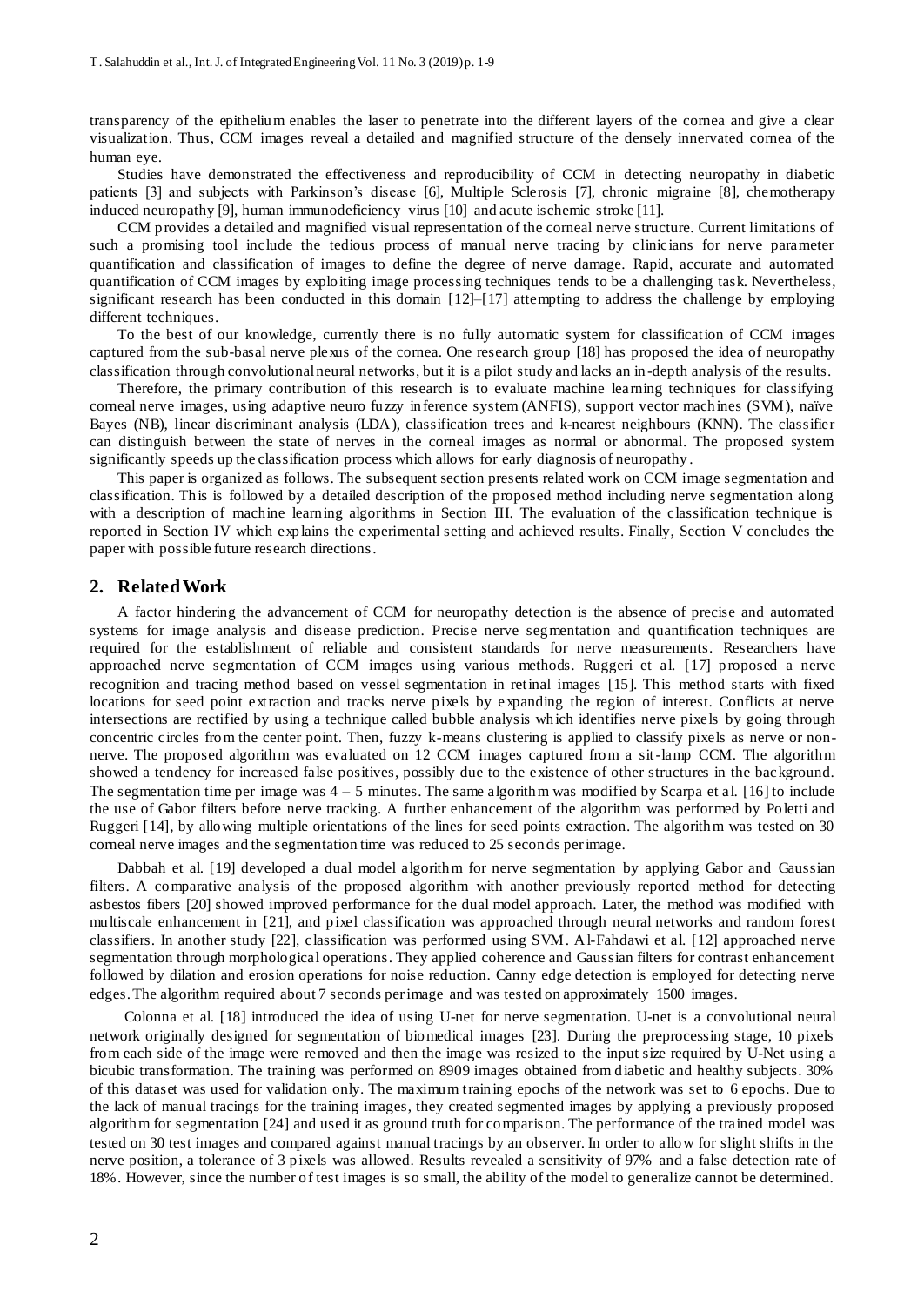The authors also used U-Net for neuropathy classification of images. They tested the trained model on 100 images and obtained an accuracy of 83% for binary classification (healthy/pathological). No further details on the experimental results were provided.

In summary, the related research focusses on the segmentation techniques for CCM images and the domain of neuropathy classification of CCM images is yet to be explored. We show the potential of machine learning techniques for automatic classification of CCM images. In the following sections, we discuss our methodology.

## **3. Materials and Methods**

## **3.1 Dataset**

The performance of the classifier was evaluated on 297 CCM images taken from the dataset in [25]. 93 images belong to the normal class, while the rest belong to the abnormal class. The images were captured using a laser scanning corneal confocal microscope, Heidelberg Retinal Tomograph, equipped with Rostock Corneal Module (HRT-RCM: Heidelberg Engineering, Heidelberg, Germany). The images are of size 384x384 pixels and saved in JPG format.

#### **3.2 Nerve Segmentation**

During nerve segmentation, the images first undergo discrete wavelet transform to reduce the size of the image to one-fourth of the original. For the elimination of background noise and enhancement of linear structures Gaussian and coherence filters are applied. The diffusion scheme for coherence filter was chosen to be optimized derivative kernels, because it gave the best results. The resultant image is passed through a Gaussian filter with a variance of 0.5. this is followed by binarization with a threshold of 0.35. A number of morphological operations are applied to the binarized image to remove further noise and link broken segments. The final step is skeletonization which reduces the detected nerves to one-pixel wide segments. Further details on the image segmentation process are described in [26].



**Fig. 1.Nerve segmentation outputs (a) original CCM image, (b) discrete wavelet transform, (c) coherence and gaussian filter output, (d) binary image, (e) skeleton image, (f) final segmented image**

## **3.3 Feature Extraction**

In this step, features representing the image are extracted from the binary segmented nerve image. We extracted three features for each image:

- 1) Total nerve fiber length (NFL) calculated as summation of all nerve pixels,
- 2) Entropy of the image, and
- 3) Area occupied by the nerves.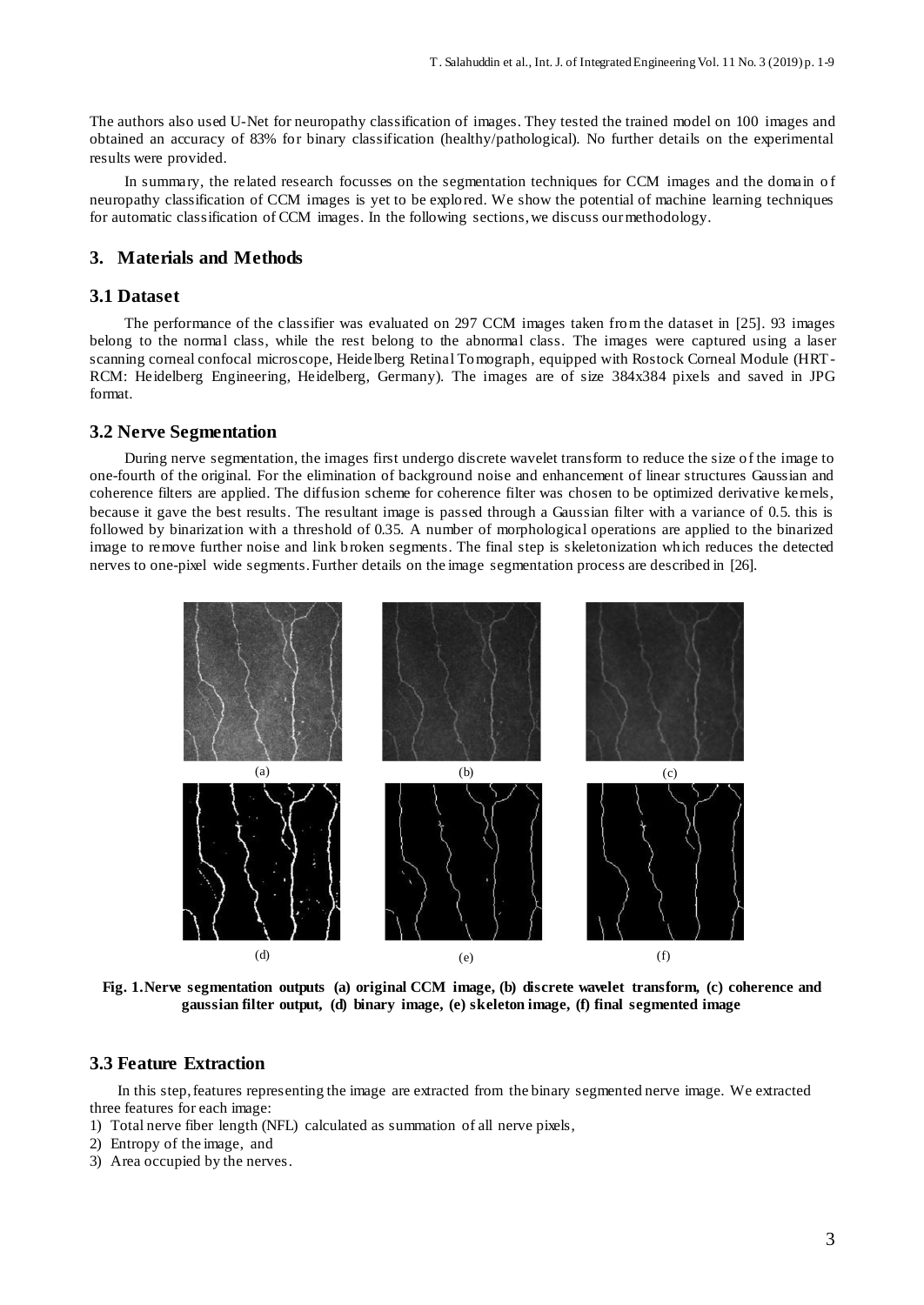#### **3.4 Machine Learning**

This section briefly explains the machine learning algorithms used in this study.

### **3.4.1 Adaptive Neuro Fuzzy Inference System**

ANFIS is a machine learning algorithm which combines the learning power of fuzzy inference systems and artificial neural networks into a robust framework [27]. It consists of five layers. In the first layer, the membership functions specify the membership degree of each input variable. These membership functions are formulated during the training phase. Using these membership functions, ANFIS creates a fuzzy inference system (FIS) which map the inputs to their corresponding outputs. The inferences from the rule base are used in the second and fourth layer to adjust the firing strength of each rule. The fourth layer generates the outputs using a linear polynomial equation. The last layer concatenates all outputs into a single output.

A two-pass learning algorithm is implemented during the learning stage [28]. The forward pass consists of updating the parameters using least squares estimation to produce the output. During the backward pass, error is computed across all layers and parameter values are updated accordingly using gradient descent algorithm.

The ANFIS network builds a FIS from the three input features, mapping them to the output using the membership functions. Hence, the FIS is trained on the randomly selected training data. The architecture of the ANFIS network is displayed in Fig. 2. The figure shows only four layers because the second and third layers are displayed as one, namely the rule layer.



**Fig. 2.Architecture of ANFIS**

## **3.4.2 Support Vector Machine**

SVMs are known as universal learners because they usually perform well in most classification problems. SVM aims to create an optimal hyperplane with maximum margin, that separates the two classes of data. The points closest to the hyperplane are called support vectors, and they determine the position of the hyperplane. Consider a set of  $n$  training samples,  $x_1, \ldots, x_n$ , each having a label from a set or r labels,  $1 - y_1, \ldots, y_r$ . The SVM classifier creates a classifier of the form [29]:

$$
y(x) = sign\left[\sum_{i=1}^{n} \alpha_i y_i \psi(x, x_i) + b\right],
$$
\n<sup>(1)</sup>

Where  $\alpha_i$  belongs to a set of real constants, b is the bias and  $\psi$  is a kernel function. Commonly used kernel functions

are: linear 
$$
x_i^T x
$$
, polynomial with degree d  $\left(x_i^T x + 1\right)^d$ , and radial basis function  
The lines that separate the data are defined by:  

$$
\exp\left(-\left|x - x_i\right|_2^2 / \sigma^2\right)
$$

$$
\omega^1 \varphi(x_i) + b \ge 1, \text{ for } y_i = 1 \tag{2}
$$

$$
\omega^T \varphi \left( x_i \right) + b \le -1, \text{ for } y_i = -1 \tag{3}
$$

This is equivalent to the non-linear function:

$$
y_i[\omega^T \varphi(x_i) + b] \ge 1, \text{ for } i = 1, ..., n
$$
\n<sup>(4)</sup>

This maps the input data to a high dimensional space and finds the hyperplane that perfectly separates the classes.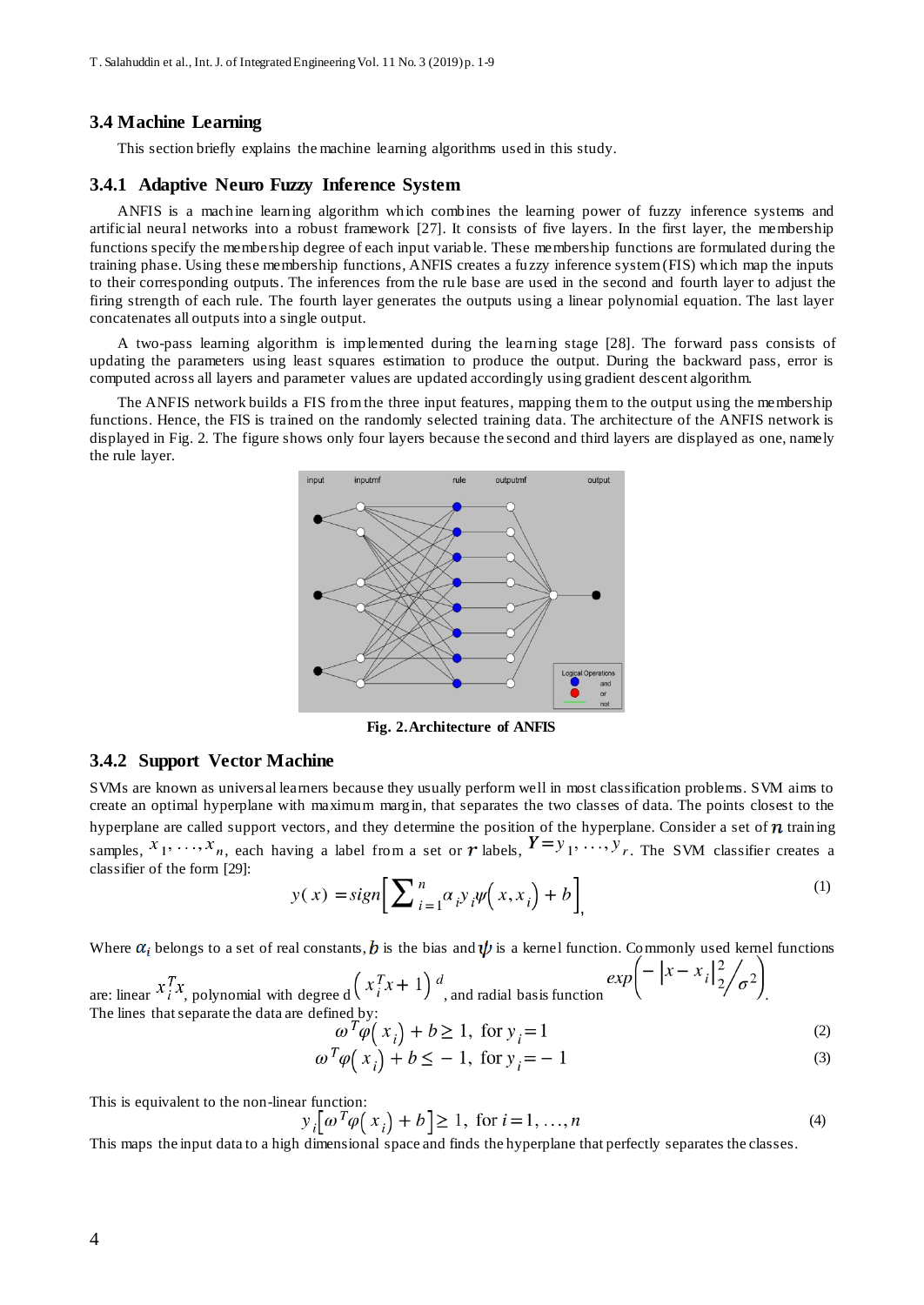#### **3.4.3 Naïve Bayes**

Naïve Bayes is a simple probabilistic classification algorithm that classifies based on the likelihood of occurrence [30]. It assumes that features are independent given the class. During training, probabilities are calculated for each feature value given a class label. These probabilities are used to predict the label of a test sample.

Consider a feature vector,  $\cdots$ ,  $\cdots$ ,  $\cdots$ ,  $\cdots$ , where each feature value is taken from a distribution  $D_i$ . The set omega contains all feature vectors:  $2^2 - D_1 \wedge \cdots \wedge D_n$ . Let C be the class label of an example.

The class posterior probabilities given a feature vector can be defined as a discriminant function:  $\hat{f}_i^*(x) = \hat{P}(C = i|\hat{X} = x)$ . This can be rewritten after applying Bayes rule:

$$
P(C=i|X=x) = \frac{P(X=x|C=i) P(C=i)}{P(X=x)}
$$
\n(5)

Here,  $P(X = x)$  is the same for all classes and can be eliminated. Thus, Bayes discriminant functions can be written as the following:  $f_i^*(x) = P(X=x|C=i) P(C=i)$ , where  $P(X=x|C=i)$  is termed as the classconditional probability distribution.

.

Finally, the Bayes classifier can be defined as:

$$
h^*(x) = \text{argmax } P(X = x | C = i) P(C = i)
$$
\n(6)

 $h^*(x)$  finds the maximum a posteriori probability for any example x. Extending this to simplified naïve Bayes assumption that features are independent given class, we get the following form:

$$
f_i^{NB}(x) = \prod_{j=1}^n P(X_j = x_j | C = i) P(C = i)
$$
 (7)

#### **3.4.4 K-Nearest Neighbors**

One of the classical and simplest nonparametric classification algorithms is the k -nearest neighbor (KNN) classifier, which classifies new examples based on nearest sample observation. It is based on the assumption that when feature vectors for training data points are projected into a subspace, any new data point can be classified based on its proximity to its *k* nearest neighbors [31].

Consider a set of *n* training samples,  $x_1, \ldots, x_n$ , each having a label from a set or *n* labels,  $Y = y_1, \ldots, y_r$ , and *m* features. The feature vector for  $x_i$  is represented as  $x_{im}$ ,  $\dots$ ,  $x_{nm}$ . A new sample *S* is assigned label  $y_i$  if a majority of k nearest neighbors of S possess the label  $y_i$ .

Nearness can be measured using any of the several distance measures. The most common ones are Euclidean distance (L2 norm), Manhattan distance (L1 norm) or Max norm.

The Euclidean distance between two samples  $x_a$  and  $x_b$  is defined as:

$$
D(x_a, x_b) = \sqrt{(x_{a1} - x_{b1})^2 + \dots + (x_{am} - x_{bm})^2}
$$
 (8)

The number of nearest neighbors in the neighborhood, k, is usually tuned as a hyperparameter. Empirically, as k increases, the accuracy of the prediction decreases.

Several variations of KNN exist in the literature. Weighted KNN adds weight to the vote of each label in the neighborhood based on its distance from the test sample [32]. Epsilon-ball KNN is a method that selects neighbors within a distance from the test sample.

## **3.4.5 Classification Trees**

Classification trees split the training data into partitions, based on mapping of inputs to the outputs. Thus, by creating partitions it learns the different patterns occurring in the data. Commonly used split criteria include gini index, information gain and entropy. Partitioning the data results in the creation of a tree, where the root of the tree is one feature value, and subsequent nodes are other feature values. Each level contains feature values corresponding to one feature. The leaf nodes predict the class of a given sample. As the tree goes deeper, the learning represents overfitting. Consequently, pruning the tree to a certain depth is a tunable hyperparameter.

#### **3.4.6 Linear Discriminant Analysis**

A concept similar to Linear Discriminant Analysis is Principal Component Analysis, which is mainly used for dimensionality reduction by creating new dimensions representing the original ones. LDA works in a similar way, by creating new dimensions from pairs of original dimensions. It aims to maximize the distance between the means of the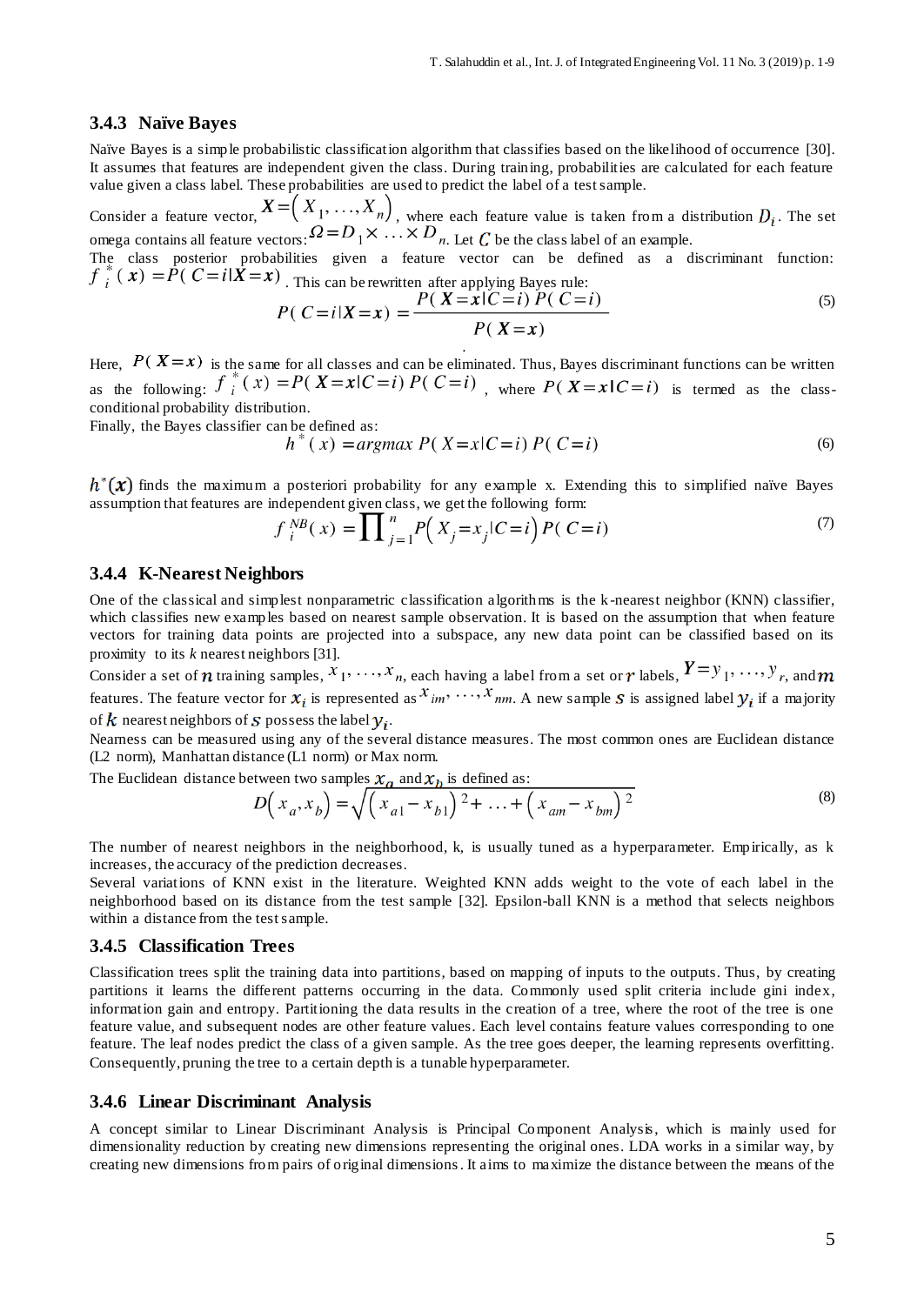two categories and minimize the variation within each category. The class of a test sample is predicted using Bayes' Theorem as explained in Section 3.4.3.

## **4. Experiments and Results**

#### **4.1 Experimental Setting**

All implementation was done using MATLAB. In the preprocessing stage, data are normalized by dividing each value by the maximum of its column. Data is randomly selected for training and testing using a ratio of 3:2 for train and test sets. For generating an initial FIS, the grid partitioning method is used. ANFIS is trained on the initial FIS for 30 training epochs. The trained FIS is used to calculate the training error and trained repeatedly to generate the best FIS. The FIS with the highest accuracy is selected as the best one.

Besides ANFIS, classifiers are also trained using Support Vector Machines (SVM), Naïve Baiyes (NB), linear discriminant analysis (LDA), classification trees (Tree) and k-nearest neighbors (KNN). For SVM, a linear kernel with a scale of 1 was used. Sequential momentum optimizer (SMO) was used as the optimization method which uses second order polynomial information to speedup convergence. The model identified 42 support vectors from the training data. The kernel smoothing type for NB was tuned to be Gaussian which is defined by the following formula:

$$
f(x) = \frac{1}{\sqrt{2\pi}} exp(-0.5x^2)
$$
 (9)

The number of nearest neighbors in KNN was set to 5 and Euclidean distance was used to determine nearness between the samples. The same train and test subsets are used for all. For all models, hyperparameters were optimized to give the best results.

#### **4.2 Performance Measures**

The following performance measures are used in this study to evaluate the results of the ANFIS classifier:

In this study, the performance measures of accuracy, precision, recall and macro F1were used to evaluate the performance. Accuracy is defined as TP+TN/TP+TN+FP+FN, precision as TP/TP+FP and recall as TP/TP+FN, where TP stands for true positives, FP for false positives, TN for true negatives and FN for false negatives. Macro F1 is the harmonic mean of precision and recall.

## **4.3 Results and Discussion**

The predicted values by ANFIS are scaled to confine between the range [0,1] using the following equation.

$$
ys_i = \left| \frac{y_i}{\max(|y_i|)} \right| \tag{10}
$$

where *y<sup>i</sup>* is the predicted ANFIS output for the *i*th data point. Fig. 3 compares the actual output and the predicted output by ANFIS on the testing data. Tuples (data points) from the testing data are represented by the x-axis (84 tuples). The yaxis shows the actual and scaled predicted output for each tuple. For example, for the second data point, the actual output, *y3*, is 1, and the scaled predicted output, *ys3*, is 0.98 (almost 1).

After calculating the scaled predicted output, the most satisfying range for each class is selected. The highest accuracy for this experiment is acquired given by the rule:

IF 
$$
ys_i > 0.8
$$
 THEN  $ys_i = 1$  ELSE  $ys_i = 0$ ,

where class 'normal'=0, 'abnormal'=1, and the cutoff point is 0.5. Hence, the ranges for class 1 and class 0 are  $(0.5,1]$ and  $[0,0.5]$  respectively. The cutoff line is shown in Fig. 4 as a dotted line where Y=0.5. For example, for the first data point, the actual output, *y2*=1, and it coincides with the predicted output, *ys2*. Since the predicted output is greater than 0.5, thus, according to the rule, *ys2*=1, which makes it a true prediction.

Table 1 presents the results from all 6 algorithms. For all six classifiers, the performance is more or less the same. It can be observed that NB, KNN, LDA and SVM achieved a better accuracy as compared to ANFIS, whereas classification trees are worse. However, we hypothesize for future experiments that as we move beyond binary classification, the performance of ANFIS will dominate others because data will get complicated. Moreover, KNN was able to detect the highest of number of neuropathy images. Since the train subset only contains 213 samples, the prediction time of KNN is tolerable. However, as the training data increases, which is expected with further detailed studies, the prediction time of KNN will eventually increase. This is due to the known fact that during the testing phase, KNN compares the distance of the test sample with all training samples to get the minimum distance label. Fig. 4 shows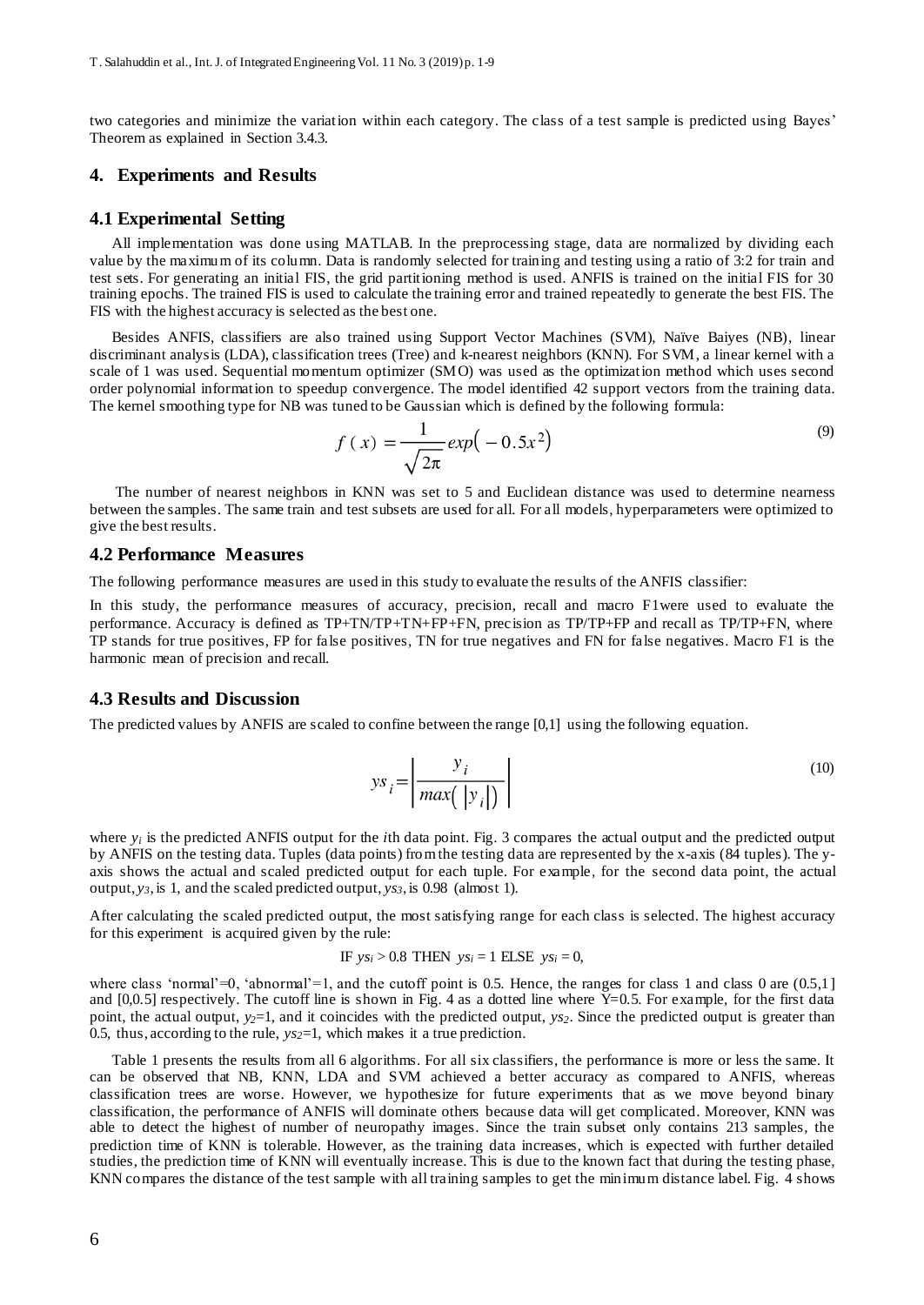the decision surfaces formed by all classifiers except ANFIS. Since it is a 2d plot, two features were considered for plotting the surface. The red region shows neuropathy while the green shows normal.



**Fig. 3. ANFIS Predicted and Actual Outputs Plot. Cut-off point = 0.5**

| <b>Machine</b><br>learning<br>algorithm | TP | TN | FP             | FN             | <b>Accuracy</b> | <b>Precision</b> | <b>Recall</b> | <b>MacroF1</b> |
|-----------------------------------------|----|----|----------------|----------------|-----------------|------------------|---------------|----------------|
| <b>SVM</b>                              | 44 | 32 | h              |                | 0.90            | 0.88             | 0.96          | 0.92           |
| NB                                      | 44 | 32 | 6              | 2              | 0.90            | 0.88             | 0.96          | 0.92           |
| <b>KNN</b>                              | 44 | 33 | 5              | $\overline{c}$ | 0.92            | 0.90             | 0.96          | 0.93           |
| LDA                                     | 43 | 33 | 5              | 3              | 0.90            | 0.90             | 0.93          | 0.91           |
| Tree                                    | 39 | 32 | 6              | 7              | 0.85            | 0.87             | 0.85          | 0.86           |
| <b>ANFIS</b>                            | 44 | 29 | $\overline{c}$ | $\mathbf Q$    | 0.87            | 0.96             | 0.83          | 0.89           |

**Table 1 - Results**



**Fig. 4 Decision surfaces formed by the classifiers**

Since the classification relies heavily on the extraction of features from the images, which is preceded by the nerve segmentation procedure, classification accuracy can be increased by improving the segmentation output and extracting the right features. Performance can also be improved by extracting different kinds of features, and by combining clinical features with the hand-crafted image features.

## **5. Conclusion**

We have presented an evaluation of six machine learning algorithms for the problem of neuropathy classification of corneal nerve images. In our experiments, we achieved the highest accuracy of 0.92 using the k-nearest neighbors algorithm. The automated process of classification solves the limitations posed by the current manual process. Further evaluations on other datasets are required to achieve better results. In future, we plan to continue our experiments and widen our research in this domain by extracting different kinds of features, incorporating deep learning, and observing the results on different kinds of datasets.

## **References**

- [1] C. Quattrini *et al.*, "Surrogate markers of small fiber damage in human diabetic neuropathy," *Diabetes*, 2007.
- [2] M. A. Dabbah, J. Graham, R. Malik, and N. Efron, "Detecting and Analyzing Linear Structures in Biomedical Images: A Case Study Using Corneal Nerve Fibers," in *Medical Image Processing*, 2011.
- [3] N. Efron, "Corneal Confocal Microscopy Is Emerging as a Powerful Diagnostic Tool for Assessing Systemic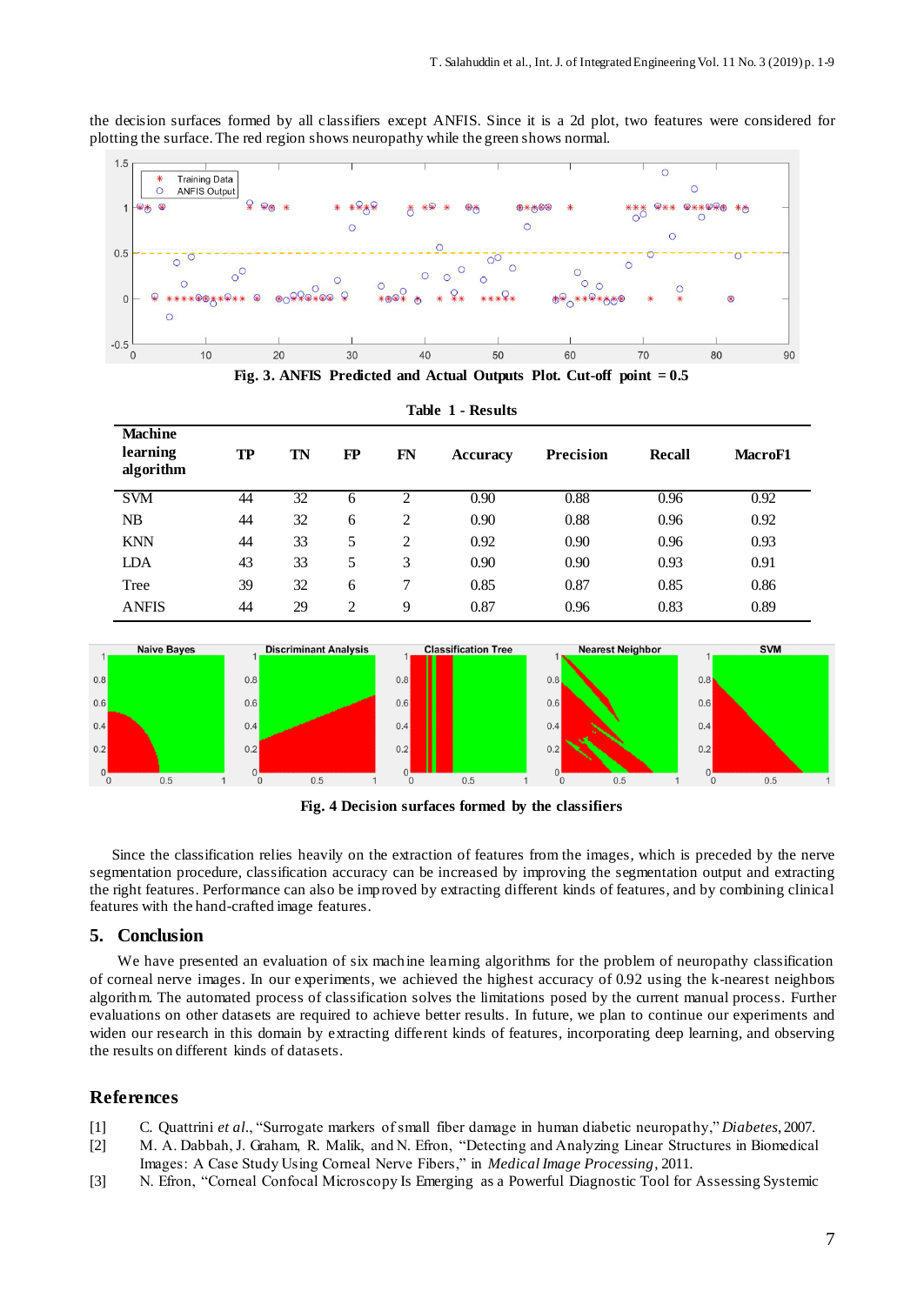Neurologic Disease," *Invest. Ophthalmol. Vis. Sci.*, vol. 58, no. 9, pp. 3682–3682, 2017.

- [4] P. Hossain, A. Sachdev, and R. A. Malik, "Early detection of diabetic peripheral neuropathy with corneal confocal microscopy," *Lancet*. 2005.
- [5] M. Brines *et al.*, "Corneal nerve fiber size adds utility to the diagnosis and assessment of therapeutic response in patients with small fiber neuropathy," *Sci. Rep.*, 2018.
- [6] P. J. Podgorny, O. Suchowersky, K. G. Romanchuk, and T. E. Feasby, "Evidence for small fiber neuropathy in early Parkinson's disease," *Park. Relat. Disord.*, 2016.
- [7] J. Mikolajczak *et al.*, "Patients with multiple sclerosis demonstrate reduced subbasal corneal nerve fibre density," *Mult. Scler.*, 2017.
- [8] R. Shetty, R. Deshmukh, R. Shroff, C. Dedhiya, and C. Jayadev, "Subbasal nerve plexus changes in chronic migraine," *Cornea*, 2018.
- [9] M. Ferdousi *et al.*, "Corneal confocal microscopy detects small fibre neuropathy in patients with upper gastrointestinal cancer and nerve regeneration in chemotherapy induced peripheral neuropathy," *PLoS One*, 2015.
- [10] H. I. Kemp *et al.*, "Use of corneal confocal microscopy to evaluate small nerve fibers in patients with human immunodeficiency virus," *JAMA Ophthalmol.*, 2017.
- [11] A. Khan *et al.*, "Corneal confocal microscopy detects corneal nerve damage in patients admitted with acute ischemic stroke," *Stroke*, 2017.
- [12] S. Al-Fahdawi *et al.*, "A fully automatic nerve segmentation and morphometric parameter quantification system for early diagnosis of diabetic neuropathy in corneal images," *Comput. Methods Programs Biomed.*, 2016.
- [13] R. A. Dabbah, M. A., Graham, J., Tavakoli, M., Petropoulos, Y., & Malik, "Nerve fibre extraction in confocal corneal microscopy images for human diabetic neuropathy detection using gabor filters," *Med. Image Underst. Anal.*, vol. 254–258, 2009.
- [14] E. Poletti and A. Ruggeri, "Automatic nerve tracking in confocal images of corneal subbasal epithelium," in *Computer-Based Medical Systems (CBMS), 2013 IEEE 26th International Symposium*, 2013, pp. 119–124.
- [15] A. Grisan, E., Pesce, A., Giani, A., Foracchia, M., & Ruggeri, "A new tracking system for the robust extraction of retinal vessel structure," in *Engineering in Medicine and Biology Society, 2004. IEMBS'04. 26th Annual International Conference of the IEEE*, p. Vol. 1, pp. 1620–1623.
- [16] F. Scarpa, E. Grisan, and A. Ruggeri, "Automatic recognition of corneal nerve structures in images from confocal microscopy," *Investig. Ophthalmol. Vis. Sci.*, 2008.
- [17] A. Ruggeri, F. Scarpa, and E. Grisan, "Analysis of corneal images for the recognition of nerve structures," in *Engineering in Medicine and Biology Society, 2006. EMBS'06. 28th Annual International Conference of the IEEE*, 2006, vol. 4739–4742.
- [18] A. Colonna, F. Scarpa, and A. Ruggeri, "Segmentation of Corneal Nerves Using a U-Net-Based Convolutional Neural Network," 2018, pp. 185–192.
- [19] M. A. Dabbah, J. Graham, I. Petropoulos, M. Tavakoli, and R. A. Malik, "Dual-model automatic detection of nerve-fibres in corneal confocal microscopy images," in *Lecture Notes in Computer Science (including subseries Lecture Notes in Artificial Intelligence and Lecture Notes in Bioinformatics)*, 2010.
- [20] R. N. Dixon and C. J. Taylor, "Automated Asbestos Fiber Counting," in *1979 Inst. Physics Conference*, 1979.
- [21] M. A. Dabbah, J. Graham, I. N. Petropoulos, M. Tavakoli, and R. A. Malik, "Automatic analysis of diabetic peripheral neuropathy using multi-scale quantitative morphology of nerve fibres in corneal confocal microscopy imaging," *Med. Image Anal.*, 2011.
- [22] P. Guimaraes, J. Wigdahl, E. Poletti, and A. Ruggeri, "A fully-automatic fast segmentation of the sub-basal layer nerves in corneal images," in *2014 36th Annual International Conference of the IEEE Engineering in Medicine and Biology Society, EMBC 2014*, 2014.
- [23] O. Ronneberger, P. Fischer, and T. Brox, "U-net: Convolutional networks for biomedical image segmentation," in *Lecture Notes in Computer Science (including subseries Lecture Notes in Artificial Intelligence and Lecture Notes in Bioinformatics)*, 2015.
- [24] P. Guimarães, J. Wigdahl, and A. Ruggeri, "A Fast and Efficient Technique for the Automatic Tracing of Corneal Nerves in Confocal Microscopy," *Transl. Vis. Sci. Technol.*, 2016.
- [25] I. Otel *et al.*, "Diabetic peripheral neuropathy assessment through corneal nerve morphometry," in *Bioengineering (ENBENG), 2013 IEEE 3rd Portuguese Meeting*, 2013.
- [26] T. Salahuddin and U. Qidwai, "Neuro-Fuzzy Classifier for Corneal Nerve Images," in *IEEE-EMBS Conference on Biomedical Engineering and Sciences (IECBES)*, 2018, pp. 131–136.
- [27] J. S. R. Jang, "ANFIS: Adaptive-Network-Based Fuzzy Inference System," *IEEE Trans. Syst. Man Cybern.*, 1993.
- [28] N. Talpur, M. N. M. Salleh, and K. Hussain, "An investigation of membership functions on performance of ANFIS for solving classification problems," in *IOP Conference Series: Materials Science and Engineering*, 2017.
- [29] J. A. K. Suykens and J. Vandewalle, "Least squares support vector machine classifiers," *Neural Process. Lett.*,